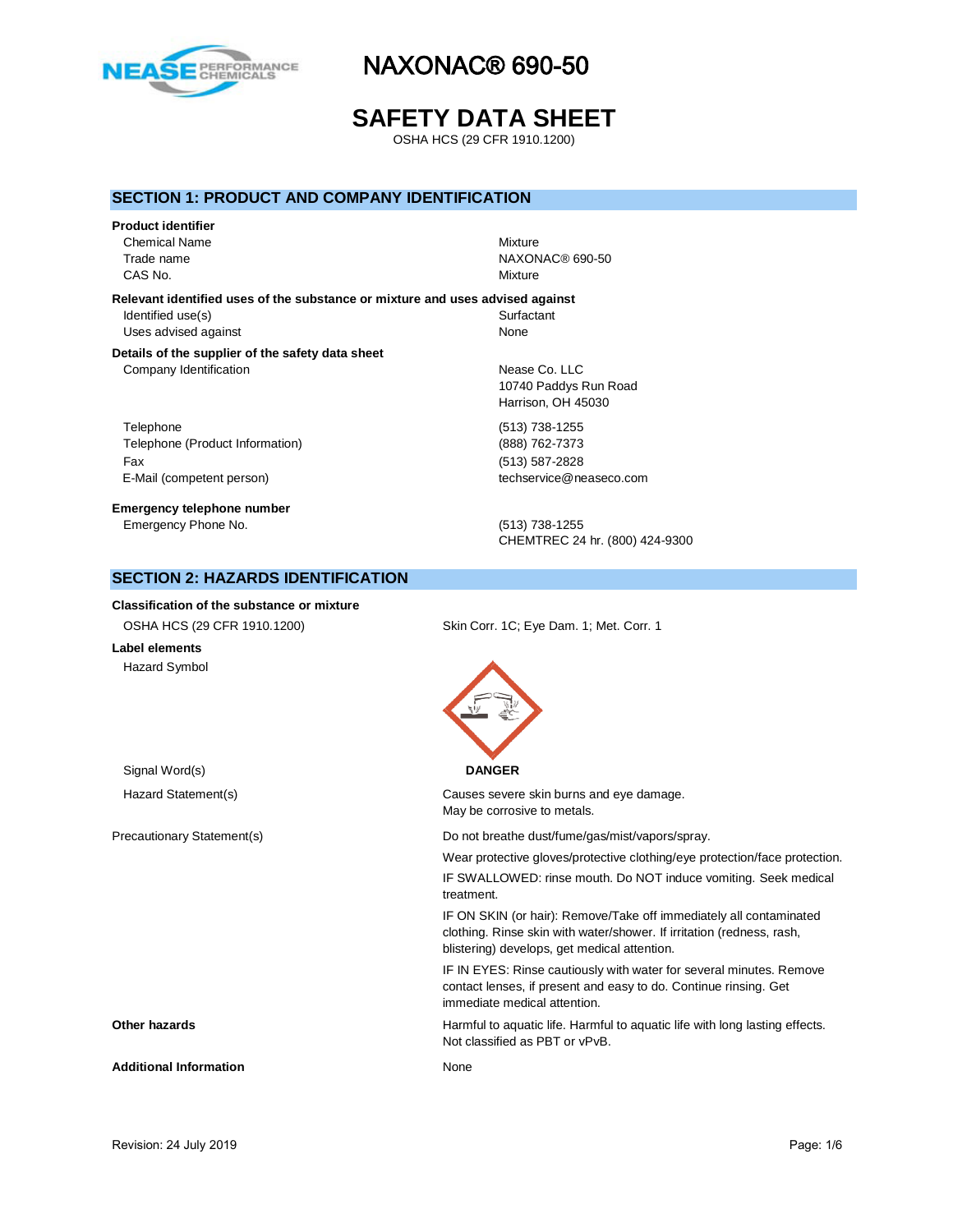

# **SECTION 3: COMPOSITION/INFORMATION ON INGREDIENTS**

| Hazardous ingredient(s)                                         | $%$ W/W | CAS No.                    | Hazard statement(s)                                                                                                                     |
|-----------------------------------------------------------------|---------|----------------------------|-----------------------------------------------------------------------------------------------------------------------------------------|
| Ethoxylated nonyl phenol phosphate<br>ester/Ethoxylated alcohol | 45-50%  | 152143-22-1<br>127087-87-0 | Causes serious eye damage.<br>Causes skin irritation.<br>Harmful to aquatic life.<br>Harmful to aquatic life with long lasting effects. |
| Orthophosphoric acid                                            | $< 5\%$ | 7664-38-2                  | May be corrosive to metals.<br>Causes severe skin burns and eye damage.                                                                 |
| Polyethylene glycol                                             | < 2%    | 25322-68-3                 | May cause respiratory irritation.                                                                                                       |
| Water                                                           | 45-50%  | 7732-18-5                  | Not applicable.                                                                                                                         |

**Additional Information -** Substances in the product which may present a health or environmental hazard, or which have been assigned occupational exposure limits, are detailed below.

- Ethylene Oxide (CAS No. 75-21-8) - May accumulate in the head space of drums.

### **SECTION 4: FIRST AID MEASURES**

| Description of first aid measures                                             |                                                                                                                                                                                    |
|-------------------------------------------------------------------------------|------------------------------------------------------------------------------------------------------------------------------------------------------------------------------------|
| Inhalation                                                                    | Remove victim to fresh air and keep at rest in a position comfortable for<br>breathing. If breathing is labored, administer oxygen. If symptoms occur<br>obtain medical attention. |
| <b>Skin Contact</b>                                                           | Wash affected skin with plenty of water. Remove contaminated clothing<br>immediately. If irritation (redness, rash, blistering) develops, get medical<br>attention.                |
| Eye Contact                                                                   | IF IN EYES: Rinse cautiously with water for several minutes. Remove<br>contact lenses, if present and easy to do. Continue rinsing. Get medical<br>advice/attention.               |
| Ingestion                                                                     | IF SWALLOWED: rinse mouth. Do NOT induce vomiting. Seek medical<br>treatment.                                                                                                      |
| Most important symptoms and effects, both<br>acute and delayed                | None                                                                                                                                                                               |
| Indication of any immediate medical attention<br>and special treatment needed | None                                                                                                                                                                               |

### **SECTION 5: FIRE-FIGHTING MEASURES**

| <b>Extinguishing media</b> |  |
|----------------------------|--|
|----------------------------|--|

| -Suitable Extinguishing Media                            | Extinguish with waterspray, dry chemical, sand or carbon dioxide. Water<br>spray should be used to cool containers.                   |
|----------------------------------------------------------|---------------------------------------------------------------------------------------------------------------------------------------|
| -Unsuitable Extinguishing Media                          | None anticipated.                                                                                                                     |
| Special hazards arising from the substance or<br>mixture | None anticipated.                                                                                                                     |
| <b>Advice for fire-fighters</b>                          | Fire fighters should wear complete protective clothing including self-<br>contained breathing apparatus. Avoid inhalation of vapours. |

# **SECTION 6: ACCIDENTAL RELEASE MEASURES**

| Personal precautions, protective equipment | Put on protective equipment before entering danger area. |
|--------------------------------------------|----------------------------------------------------------|
| and emergency procedures                   |                                                          |
| <b>Environmental precautions</b>           | Do not allow to enter drains, sewers or watercourses.    |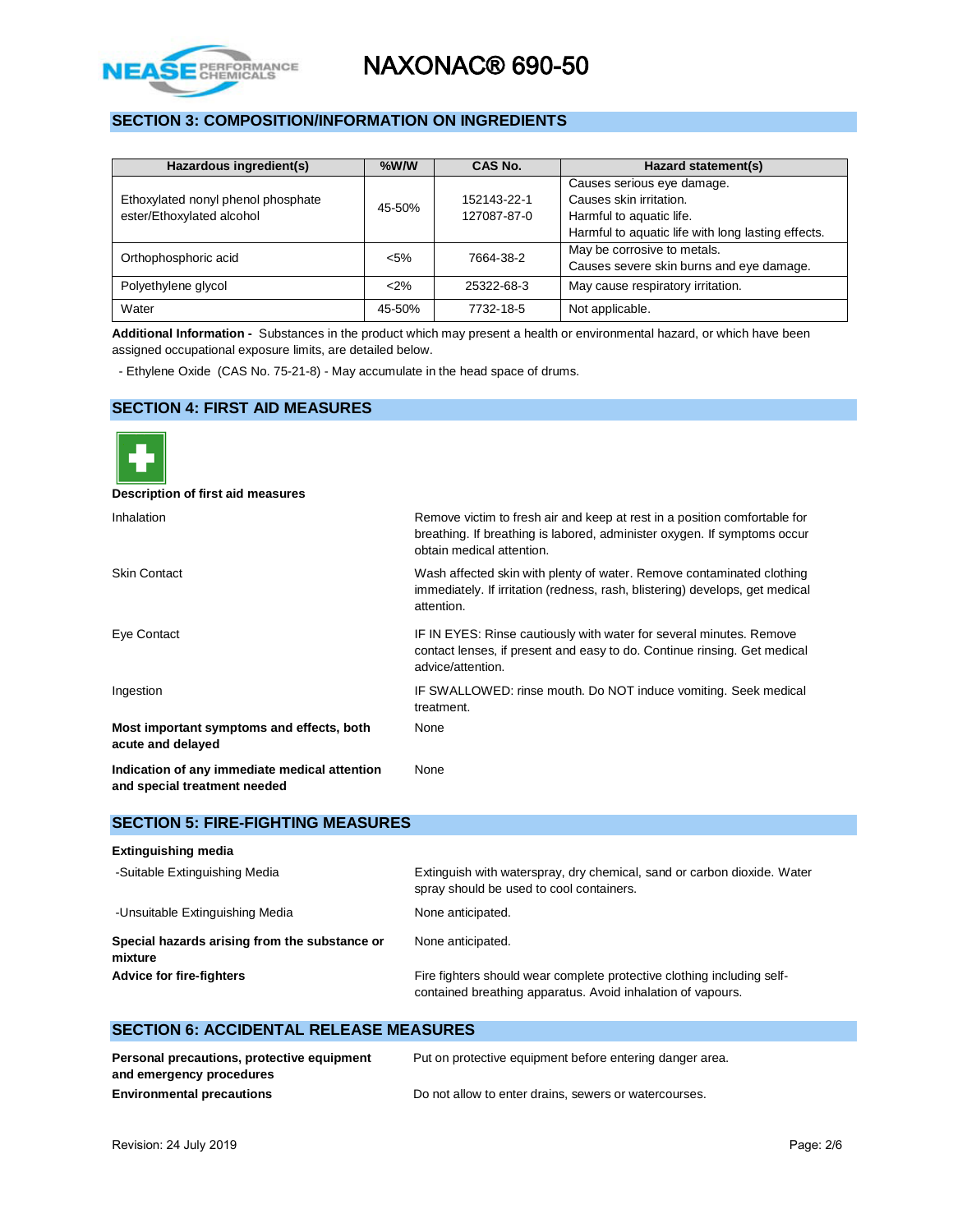

|             | Methods and material for containment and |
|-------------|------------------------------------------|
| cleaning up |                                          |

Contain spillages with sand, earth or any suitable adsorbent material. Transfer to a container for disposal or recovery. Do not use metal containers for spilled liquid. Wash the spillage area with water. If possible prevent water running into sewers.

| Reference to other sections   | None |
|-------------------------------|------|
| <b>Additional Information</b> | None |

# **SECTION 7: HANDLING AND STORAGE**

| <b>Precautions for safe handling</b><br>Conditions for safe storage, including any incompatibilities | Keep container closed when not in use. Empty containers may contain<br>residues. Do not use metal containers for storage as the phosphoric acid<br>will react with the metal to liberate flammable hydrogen gas. Do not get in<br>eyes, on skin, or on clothing. This product may contain trace levels of<br>Ethylene oxide (CAS No. 75-21-8), which may accumulate in the head<br>space of containers. Establish monitoring systems for exposure<br>assessment to comply with OSHA standard 29 CFR 1910.1047. |
|------------------------------------------------------------------------------------------------------|----------------------------------------------------------------------------------------------------------------------------------------------------------------------------------------------------------------------------------------------------------------------------------------------------------------------------------------------------------------------------------------------------------------------------------------------------------------------------------------------------------------|
| -Storage Temperature                                                                                 | Store in a cool/low-temperature, well-ventilated (dry) place.                                                                                                                                                                                                                                                                                                                                                                                                                                                  |
| -Incompatible materials                                                                              | Attacks many materials and clothing. Keep away from oxidising agents.<br>Keep container tightly closed and dry.                                                                                                                                                                                                                                                                                                                                                                                                |
| Specific end use(s)                                                                                  | Surfactant                                                                                                                                                                                                                                                                                                                                                                                                                                                                                                     |

# **SECTION 8: EXPOSURE CONTROLS/PERSONAL PROTECTION**

#### **Control parameters**

### **Occupational exposure limits**

|                      |                | LTEL (8 hr TWA ppm) |                                   | STEL (ppm)         |                    |       |
|----------------------|----------------|---------------------|-----------------------------------|--------------------|--------------------|-------|
| <b>SUBSTANCE.</b>    | <b>CAS No.</b> | PEL (OSHA)          | <b>TLV (ACGIH)</b>                | <b>PEL (OSHA)</b>  | <b>TLV (ACGIH)</b> | Note: |
| Orthophosphoric acid | 7664-38-2      | ma/m <sup>3</sup>   | ma/m <sup>3<math>(T)</math></sup> | $3 \text{ mg/m}^3$ | $3 \text{ mg/m}^3$ |       |
| Ethylene Oxide*      | 75-21-8        | ppm                 | ppm                               | 5 ppm              | $\cdots$           |       |

\* May accumulate in the headspace of drums. OSHA Action Level = 0.5 ppm as an 8-hour time-weighted average. Refer to OSHA 29 CFR 1910.1047.

# **Exposure controls**

Appropriate engineering controls **Appropriate engineering controls Local exhaust required.** 

#### **Personal protection equipment**







**Recommended monitoring method** NIOSH 7908 (Non-Volatile Acids); NIOSH 1614 (Ethylene Oxide)

Eye/face protection The following to be used as necessary: Goggles giving complete protection to eyes. Full face shield.

Skin protection (Hand protection/ Other) The following to be used as necessary:Gloves (Neoprene or Natural rubber). Chemical protection suit. Wear safety or chemical resistant shoes or boots. Check with protective equipment manufacturer's data.

Respiratory protection **No personal respiratory protective equipment normally required.** 

Thermal hazards Use gloves with insulation for thermal protection, when needed.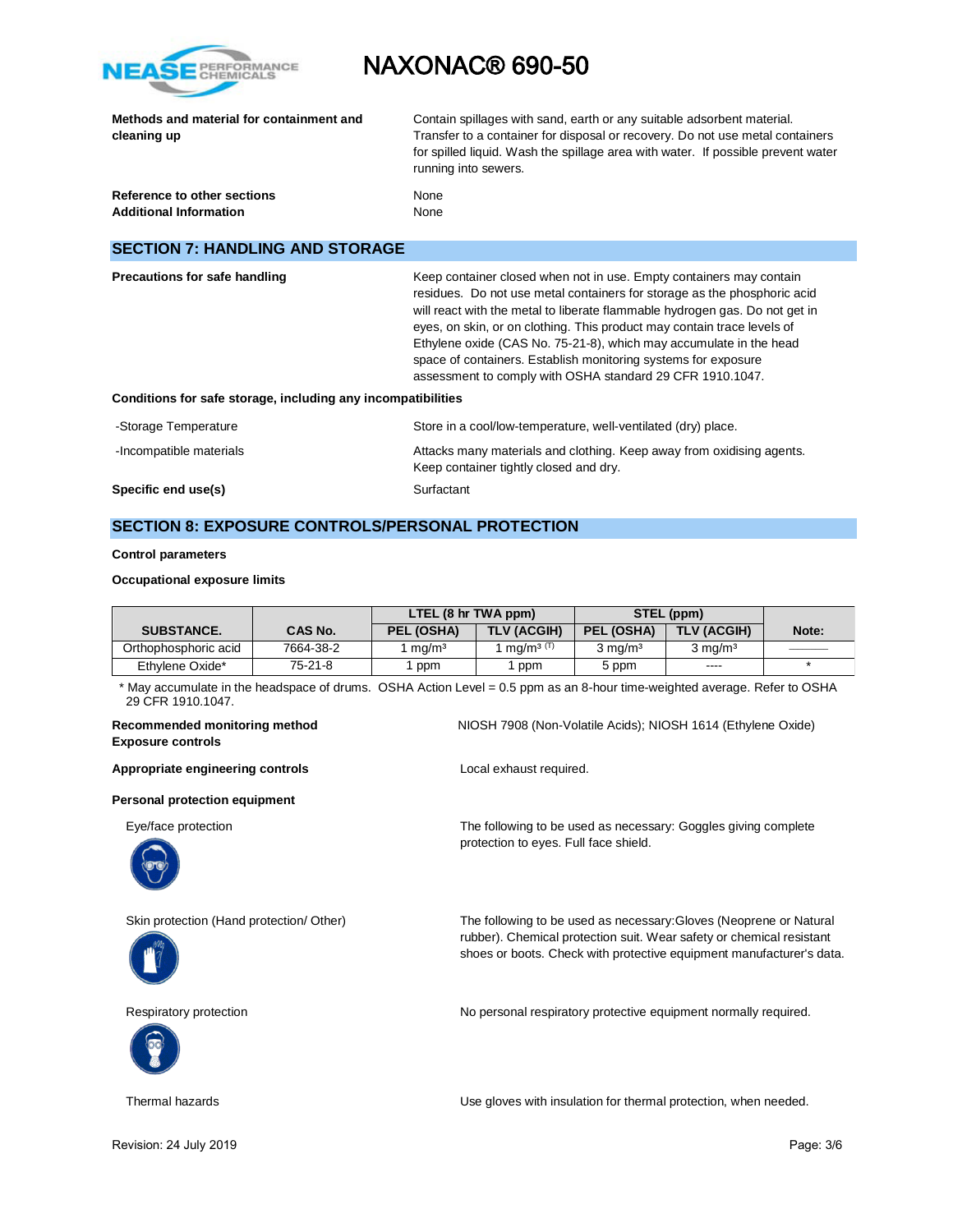

**Environmental Exposure Controls Do not allow to enter drains, sewers or watercourses.** 

### **SECTION 9: PHYSICAL AND CHEMICAL PROPERTIES**

**Information on basic physical and chemical properties**

| Appearance                                          | Viscous liquid           |
|-----------------------------------------------------|--------------------------|
| Colour                                              | Hazy                     |
| Odour                                               | Bland                    |
| Odour Threshold (ppm)                               | Not available.           |
| pH (Value)                                          | $1.5 - 2.5$              |
| Melting Point $(°C)$ / Freezing Point $(^{\circ}C)$ | $\approx$ 13             |
| Boiling point/boiling range (°C):                   | $>260$ (500 °F)          |
| Flash Point (°C)                                    | $>204$ (400 °F)          |
| Evaporation rate                                    | Not available.           |
| Flammability (solid, gas)                           | Not applicable.          |
| Explosive limit ranges                              | Not available.           |
| Vapour Pressure (Pascal)                            | Not available.           |
| Vapour Density (Air=1)                              | Not available.           |
| Density (g/ml)                                      | ≈1.13 @ 20°C             |
| Solubility (Water)                                  | Soluble                  |
| Solubility (Other)                                  | Not available.           |
| Partition Coefficient (n-Octanol/water)             | Not available.           |
| Auto Ignition Temperature (°C)                      | Not available.           |
| Decomposition Temperature (°C)                      | Not available.           |
| Kinematic Viscosity (cSt) @ 40°C                    | 977-1396 (1104-1578 cps) |
| Explosive properties                                | Not explosive.           |
| Oxidising properties                                | Not oxidising.           |
|                                                     |                          |

**Other information** Not available.

### **SECTION 10: STABILITY AND REACTIVITY**

| Reactivity                                | Stable under normal conditions.                           |
|-------------------------------------------|-----------------------------------------------------------|
| <b>Chemical stability</b>                 | Stable.                                                   |
| Possibility of hazardous reactions        | None anticipated.                                         |
| <b>Conditions to avoid</b>                | Incompatible materials.                                   |
| Incompatible materials                    | Reacts with -oxidizers, reducing agents, and strong bases |
| <b>Hazardous Decomposition Product(s)</b> | Carbon monoxide, Carbon dioxide, phosphorous compounds    |

### **SECTION 11: TOXICOLOGICAL INFORMATION**

**Exposure routes:** Inhalation**,** Skin Contact**,** Eye Contact

### **Substances in preparations / mixtures**

Polyoxyethylene monooleyl ether phosphate (CAS No. 152143-22-1) - By analogy with similar materials:

| <b>Acute toxicity</b><br><b>Irritation/Corrosivity</b> | Oral: $LD50 = 4450$ mg/kg-bw<br>Causes serious eye damage. Causes skin irritation.  |
|--------------------------------------------------------|-------------------------------------------------------------------------------------|
| <b>Sensitization</b>                                   | It is not a skin sensitiser.                                                        |
| <b>Repeated dose toxicity</b>                          | NOAEL $(84 \text{ days}) < 2.0\%$ $(\text{dog})$<br>NOAEL (84 days) $< 2.0\%$ (rat) |

**Carcinogenicity Carcinogenicity No information available** 

| <b>NTP</b> | $\mathbf{A}$<br>$- - - -$ | 0.011 | <b>OUIA</b> | NINCH |
|------------|---------------------------|-------|-------------|-------|
| No.        | NO.                       | No.   | No.         | No.   |

**Toxicity for reproduction** 

**Mutagenicity**<br> **There is no evidence of mutagenic potential.**<br> **Toxicity for reproduction**<br> **No information available**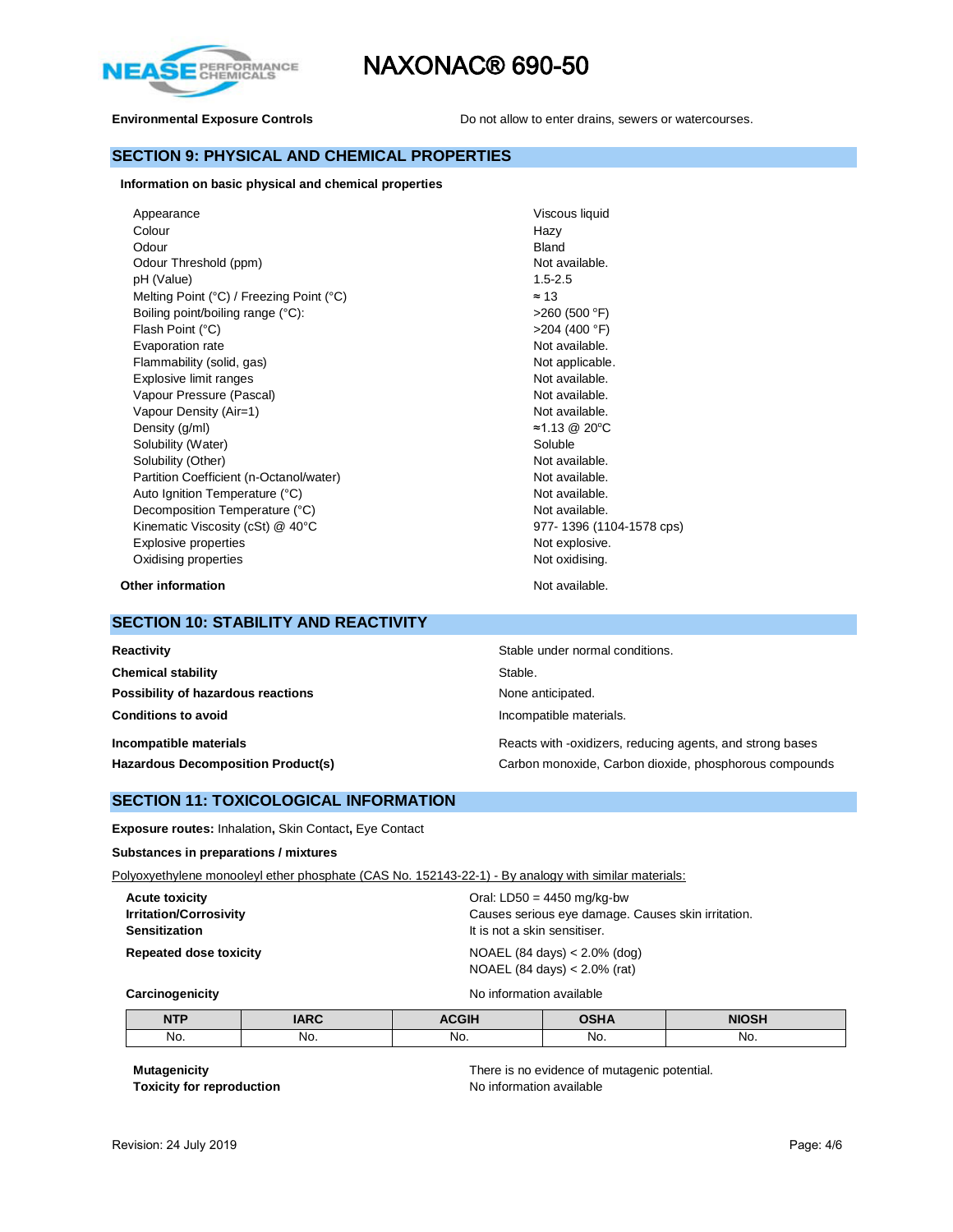

### Orthophosphoric acid (CAS No. 7664-38-2)

**Acute toxicity** Oral: LD50 = 2600 mg/kg-bw

| Carcinogenicity               | No information available                                                         |                                        |  |  |
|-------------------------------|----------------------------------------------------------------------------------|----------------------------------------|--|--|
|                               |                                                                                  |                                        |  |  |
| <b>Repeated dose toxicity</b> |                                                                                  | NOAEL (42-54 days) $<$ 250 mg/kg (rat) |  |  |
| Sensitization                 | Not available.                                                                   |                                        |  |  |
| Irritation/Corrosivity        | Corrosive (Skin and Eyes)                                                        |                                        |  |  |
|                               | Inhalation: LC50 (1 hour) = $3846$ mg/m <sup>3</sup> (rabbit; mice; guinea pigs) |                                        |  |  |

| <b>NTP</b> | ADC<br>----- | $   -$<br>_____ |     | .<br>. |
|------------|--------------|-----------------|-----|--------|
| No.        | No.          | No.             | No. | NO.    |
|            |              |                 |     |        |

**Mutagenicity** There is no evidence of mutagenic potential. **Toxicity for reproduction**  $NOAEL = 500 \text{ mg/kg (rat)}$ 

This product may contain trace levels of Ethylene oxide (CAS No. 75-21-8), which may accumulate in the head space of containers. Establish monitoring systems for exposure assessment to comply with OSHA standard 29 CFR 1910.1047. Ethylene oxide is a known human carcinogen by NTP and a suspected human carcinogen by ACGIH**®**.

# **SECTION 12: ECOLOGICAL INFORMATION**

Toxicity - Substances in preparations / mixtures

Polyoxyethylene monooleyl ether phosphate (CAS No. 152143-22-1) - By analogy with similar materials:

| Short term                         | LC50 (96 hour): 81 mg/L (Danio rerio) |
|------------------------------------|---------------------------------------|
| Long Term                          | No data.                              |
| Persistence and degradability      | Not readily biodegradable.            |
| Bioaccumulative potential          | No data.                              |
| Mobility in soil                   | Not determined                        |
| Results of PBT and vPvB assessment | Not available.                        |
| Other adverse effects              | None known.                           |

### **SECTION 13: DISPOSAL CONSIDERATIONS**

Waste treatment methods **Disposal should be in accordance with local**, state or national legislation. Consult an accredited waste disposal contractor or the local authority for advice.

Additional Information **None known.** None known.

## **SECTION 14: TRANSPORT INFORMATION**

|                              | <b>Land transport</b><br>(U.S. DOT)                                | Sea transport<br>(IMDG)                                            | Air transport<br>(ICAO/IATA)                                       |
|------------------------------|--------------------------------------------------------------------|--------------------------------------------------------------------|--------------------------------------------------------------------|
| <b>UN number</b>             | 3264                                                               | 3264                                                               | 3264                                                               |
| <b>Proper Shipping Name</b>  | Corrosive Liquid, Acidic,<br>Inorganic, N.O.S<br>(Phosphoric acid) | Corrosive Liquid, Acidic,<br>Inorganic, N.O.S<br>(Phosphoric acid) | Corrosive Liquid, Acidic,<br>Inorganic, N.O.S<br>(Phosphoric acid) |
| Transport hazard class(es)   | 8                                                                  | 8                                                                  | 8                                                                  |
| Packing group                | Ш                                                                  | Ш                                                                  | Ш                                                                  |
| Hazard label(s)              | Corrosive                                                          | Corrosive                                                          | Corrosive                                                          |
| <b>Environmental hazards</b> | No.                                                                | No                                                                 | No.                                                                |
| Special precautions for user | None known.                                                        | None known.                                                        | None known.                                                        |

**Transport in bulk according to Annex II of MARPOL73/78 and the IBC Code:** Not established.

# **SECTION 15: REGULATORY INFORMATION**

**Safety, health and environmental regulations/legislation specific for the substance or mixture:**